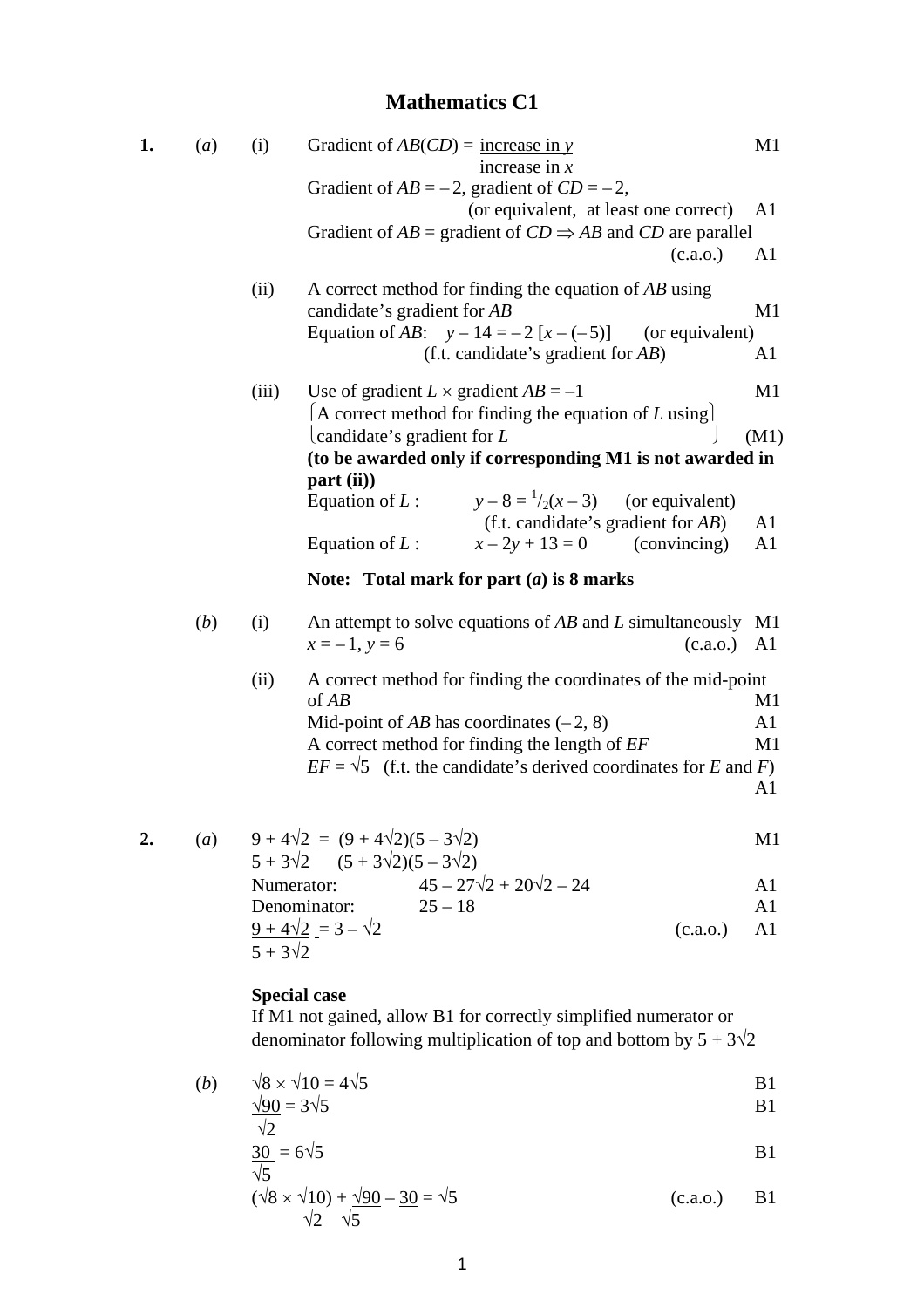3. y-coordinate of 
$$
P = 7
$$
  
\n
$$
\frac{dy}{dx} = 4x - 8
$$

(an attempt to differentiate, at least one non-zero term correct) M1 An attempt to substitute  $x = 3$  in candidate's expression for  $\frac{dy}{dx}$  m1 d*x*

Value of 
$$
\underline{dy}
$$
 at  $P = 4$  (c.a.o.) A1

 d*x* Gradient of normal = –1 m1 candidate's value for d*y* d*x*

Equation of normal to *C* at *P*:  $y-7 = -\frac{1}{4}(x-3)$  (or equivalent) (f.t. candidate's value for dy and the candidate's derived *y*-value at  $x = 3$ ) d*x* provided M1 and both m1's awarded) A1

4. (a) 
$$
\left[\begin{array}{c} (x + \frac{3}{2})^4 = x^4 + 4x^3[\frac{3}{2}] + 6x^2[\frac{3}{2}]^2 + 4x[\frac{3}{2}]^3 + \left[\frac{3}{2}\right]^4 \\ \left[\begin{array}{c} (x + \frac{3}{2})^4 = x^4 + 12x^2 + 54 + \frac{108}{2} + \frac{81}{24} \end{array}\right] \right. \qquad (3 \text{ or } 4 \text{ terms correct B1})
$$
  
\n[ $x = \frac{1}{2} \left.\begin{array}{c} (3 \text{ or } 4 \text{ terms correct B1}) \\ \left[\begin{array}{c} (x + \frac{3}{2})^4 = x^4 + 12x^2 + 54 + \frac{108}{2} + \frac{81}{24} \\ \left[\begin{array}{c} (x + \frac{3}{2})^4 = x^4 \\ \left[\begin{array}{c} (x + \frac{3}{2})^4 = x^4 \\ \left[\begin{array}{c} (x + \frac{3}{2})^4 = x^4 \\ \left[\begin{array}{c} (x + \frac{3}{2})^4 = x^4 \\ \left[\begin{array}{c} (x + \frac{3}{2})^4 = x^4 \\ \left[\begin{array}{c} (x + \frac{3}{2})^4 = x^4 \\ \left[\begin{array}{c} (x + \frac{3}{2})^4 = x^4 \\ \left[\begin{array}{c} (x + \frac{3}{2})^4 = x^4 \end{array}\right]\right] \right] \right. \end{array}\right] \end{array}\right.$ 

(3 or 4 terms correct B1)

(– 1 for further incorrect simplification)

(b) 
$$
{}^{n}C_{2} \times 2^{k} = 760
$$
 (k = 1, 2)  
\nEither  $2n^{2} - 2n - 760 = 0$  or  $n^{2} - n - 380 = 0$  or  $n(n - 1) = 380$   
\n $n = 20$  (c.a.o.)

5. (a) 
$$
a = 3
$$
  
\n $b = -1$   
\n $c = 2$   
\nB1  
\nB1  
\nB1  
\nB1

(*b*) An attempt to substitute 1 for *x* in an appropriate quadratic expression (f.t. candidate's value for *b*) M1 Maximum value  $=$   $\frac{1}{8}$  $(c.a.0.)$  A1

**6.** An expression for  $b^2 - 4ac$ , with at least two of *a*, *b*, *c* correct M1  $b^2 - 4ac = 4^2 - 4 \times (k+6) \times (k+3)$  A1 Putting  $b^2 - 4ac < 0$  m1 *k* 2 (convincing) A1 Finding critical values  $k = -7$ ,  $k = -2$  B1 A statement (mathematical or otherwise) to the effect that  $k < -7$  or  $-2 < k$  (or equivalent) (f.t. only critical values of  $\pm 7$  and  $\pm 2$ ) B2 Deduct 1 mark for each of the following errors: the use of non-strict inequalities the use of the word 'and' instead of the word 'or'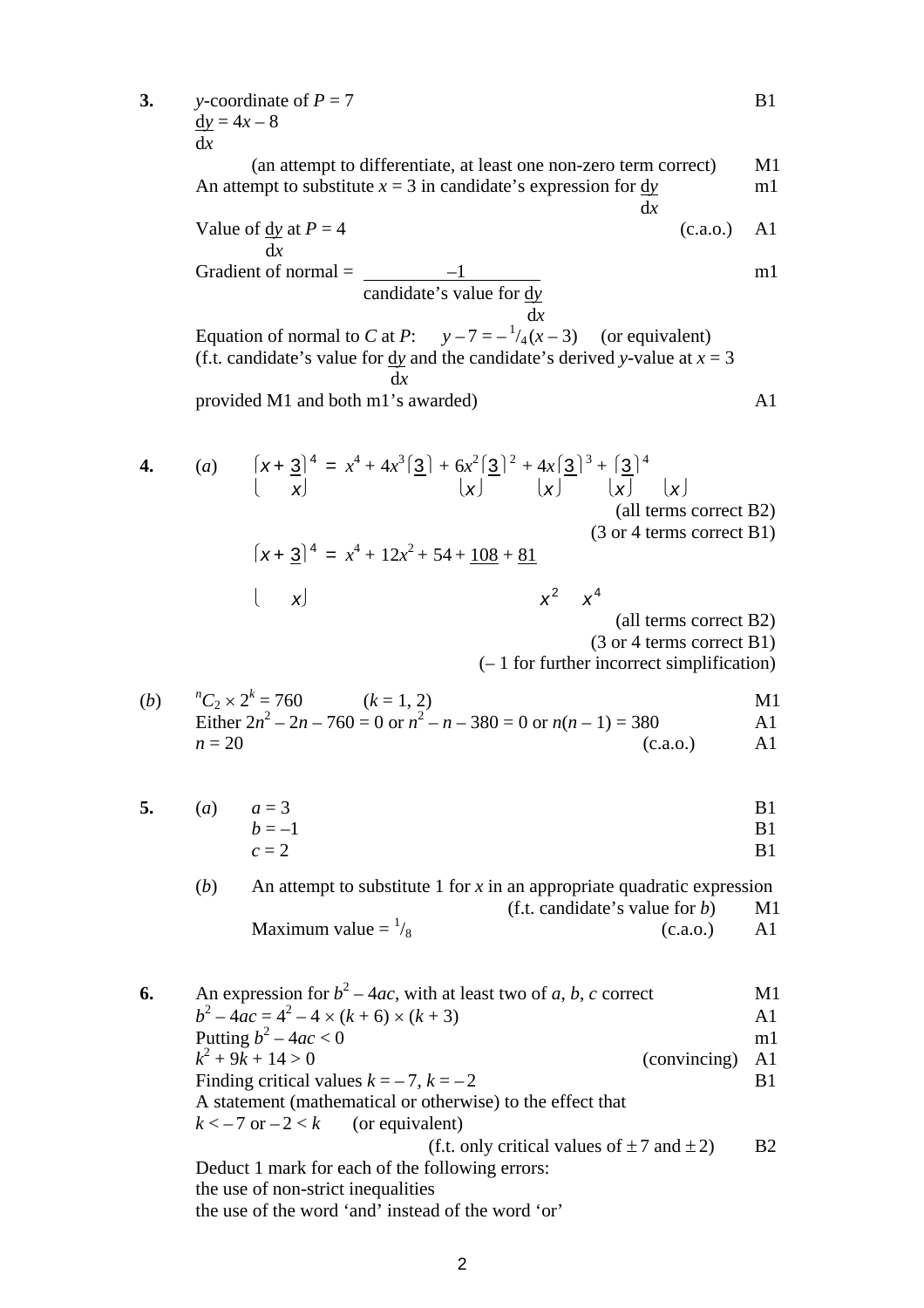7. (a) 
$$
y + \delta y = 8(x + \delta x)^2 - 5(x + \delta x) - 6
$$
  
\nSubtracting y from above to find  $\delta y$   
\n $\delta y = 16x\delta x + 8(\delta x)^2 - 5\delta x$   
\nDividing by  $\delta x$  and letting  $\delta x \rightarrow 0$   
\n $\frac{dy}{dx} = \lim_{\delta x \to 0} \frac{\delta y}{\delta x} = 16x - 5$   
\n $\frac{dy}{dx} = \lim_{\delta x \to 0} \frac{\delta y}{\delta x}$  (c.a.o.) A1

(b) 
$$
\frac{dy}{dx} = a \times (-1) \times x^{-2} + 10 \times \frac{1}{2} \times x^{-1/2}
$$
 B1, B1  
At  
Experting to substitute  $x = 4$  in candidate's expression for  $\frac{dy}{dx}$  and

 d*x* putting expression equal to 3 M1  $a = -8$  (c.a.o.) A1

8. (a) Use of 
$$
f(3) = 35
$$
  
\n $27a - 63 - 10 = 35 \Rightarrow a = 4$  (convincing)  
\n(A) Attempting to find  $f(r) = 0$  for some value of r  
\n $f(-2) = 0 \Rightarrow x + 2$  is a factor  
\n $f(x) = (x + 2)(4x^2 + ax + b)$  with one of a, b correct  
\n $f(x) = (x + 2)(4x^2 - 8x - 5)$   
\n $f(x) = (x + 2)(2x + 1)(2x - 5)$  (f.t. only  $4x^2 + 8x - 5$  in above line) A1

## **Special case**

Candidates who, after having found  $x + 2$  as one factor, then find one of the remaining factors by using e.g. the factor theorem, are then awarded B1 instead of the final three marks

**9.** (*a*)



| Concave down curve with y-coordinate of maximum $=$ 3 | B1. |
|-------------------------------------------------------|-----|
| x-coordinate of maximum $=$ $\frac{1}{2}$             |     |
| Both points of intersection with $x$ -axis            |     |